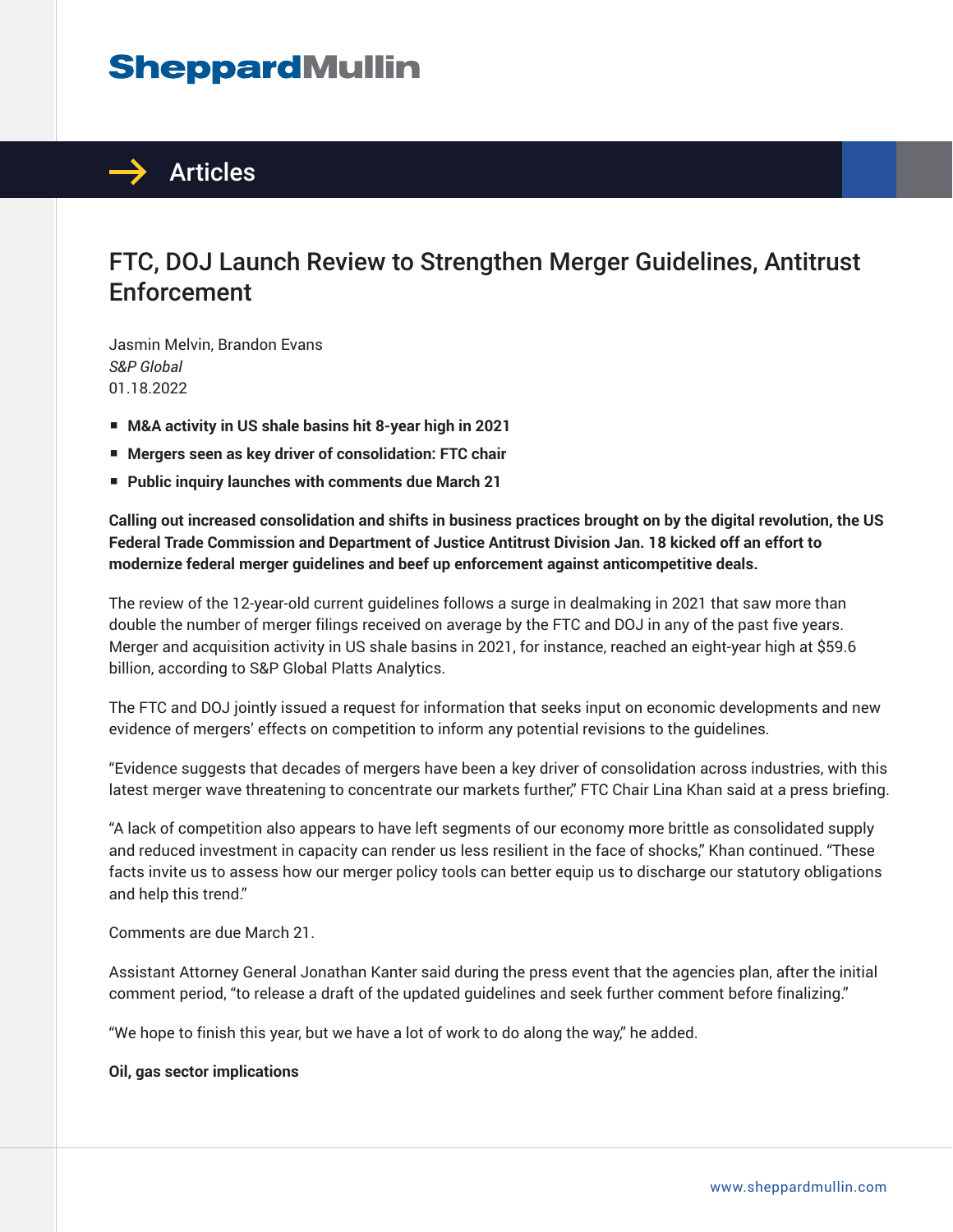## **SheppardMullin**

Any new or revised guidelines to come from the review would have implications for industries economywide, including the oil and gas space in which there appears to be little slowdown in M&A activity as Falcon Minerals and Desert Peak Minerals announced Jan. 12 plans to expand their footprint in the prolific Permian. The companies will combine in an all-stock transaction which values the combined enterprise at \$1.9 billion.

But the scope and breadth of the review's future impacts on the oil and gas sector are hard to know this early, antitrust attorneys said.

With the FTC and DOJ looking into whether certain types of transactions should be more carefully scrutinized, high-dollar oil and gas transactions or deals involving oil and gas companies with a high market capitalization "may get a closer look under the new merger guidelines," John Carroll, a former FTC lawyer and now a partner at Sheppard Mullin, said in an interview.

Oil and gas deals in markets without a lot of competitors and any subsectors within the oil and gas industry that are considered relatively concentrated could also face a tougher stance by antitrust enforcers, he said, though he added that such deals are often further complicated by other regulations and may not be subject to traditional merger review.

Acknowledging that there remains to be a lot of moving parts as the FTC and DOJ under the Biden administration pursue changes to merger policies and enforcement, Carroll said "this has the potential to be a much bigger change because you're talking about the analytical framework by which the US enforcement agencies analyze transactions."

Marc Schildkraut, a partner at BakerHostetler and a former assistant director at the FTC's Bureau of Competition, said the tone of the announcement suggests new guidelines would be more enforcement oriented. This means the FTC and DOJ will need more resources in order to challenge more deals, he said.

But "the oil industry is already used to getting harder looks, more enforcement [by the FTC] than most other industries," he asserted.

Schildkraut cited analysis he conducted several years ago that found, at the time, that 71% of FTC requests for additional information on oil sector transactions involved markets with HHIs below 2400, while only 2% of these second requests for all other sectors were in markets with HHIs below 2400.

Further, he said that of the mergers the FTC challenged over a 15-year period in 90 markets with HHIs below 200, all of them were in the oil industry.

#### **M&A trends**

The Permian led all basins in M&A activity by a substantial sum, making up 62% of all deals in 2021. The Haynesville came in second with 12% of all deals, followed by the Denver-Julesburg and Appalachia, each making up around 6%.

Last year presented operators with a robust commodity price environment for both natural gas and crude. While this boosted drilling and completion activity all year, it also led operators to buy and sell assets.